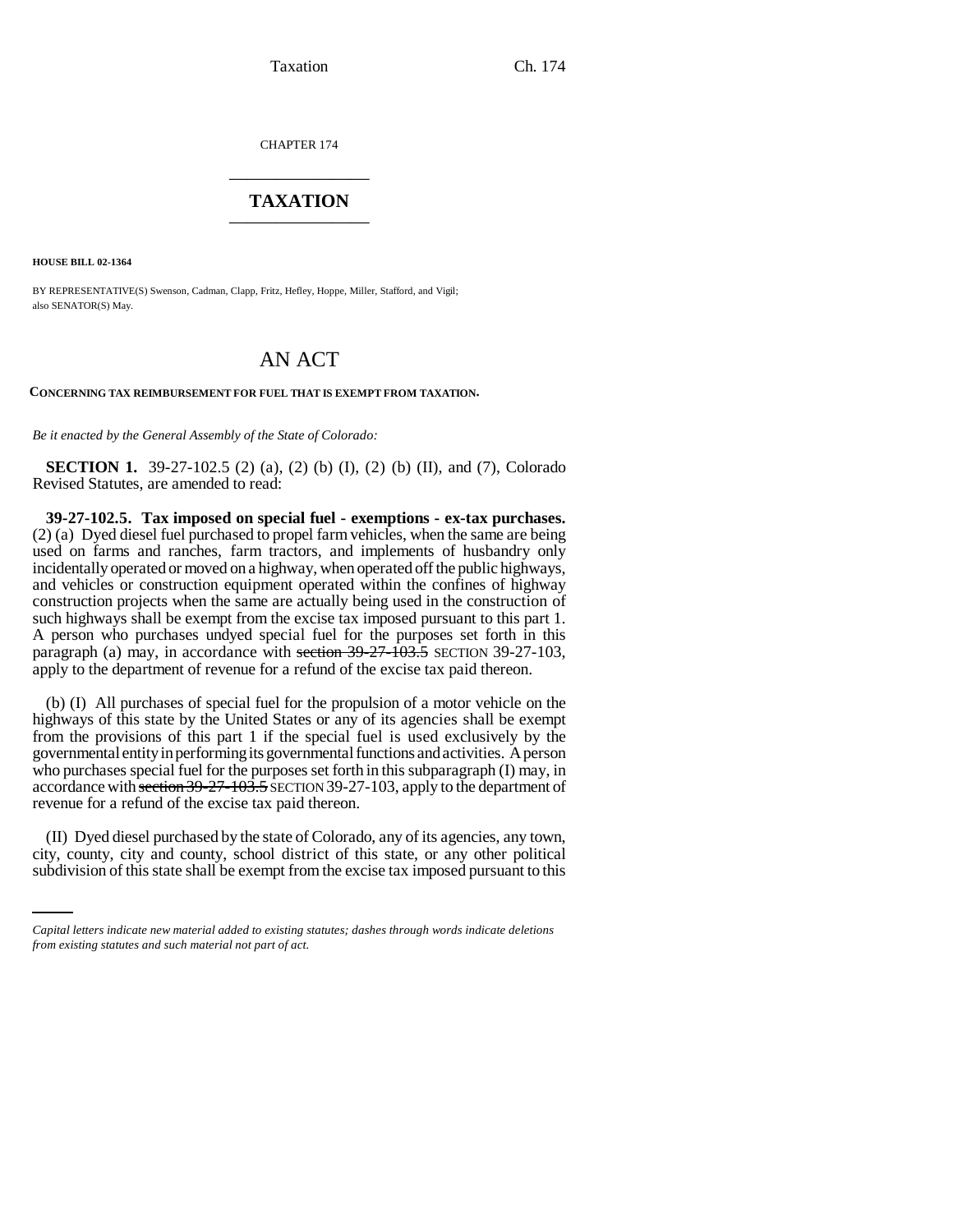### Ch. 174 Taxation

part 1 if the special fuel is used exclusively by the governmental entity in performing its governmental functions and activities. A person who purchases dyed diesel fuel for the purposes set forth in this subparagraph (II) may, in accordance with section  $39-27-\overline{103.5}$  SECTION 39-27-103, apply to the department of revenue for a refund of the excise tax paid thereon.

(7) Motor vehicles that are owned or operated by a nonprofit transit agency that receives public funds and that are used exclusively in performing the agency's nonprofit functions and activities shall be exempt from the provisions of subsection (5) of this section and from the special fuel tax imposed by paragraph (c) of subsection (1) of this section upon liquified petroleum gas and natural gas. A person who purchases special fuel for the purposes set forth in this subsection (7) may, in accordance with section 39-27-103.5 SECTION 39-27-103, apply to the department of revenue for a refund of the excise tax paid thereon.

**SECTION 2.** 39-27-103 (1), (1.5), (2), (3) (a), (3) (b), (3) (c), (3) (d), (3) (e), (3) (f), and (4), Colorado Revised Statutes, are amended to read:

**39-27-103. Refunds - penalties - checkoff.** (1) A credit or refund shall be allowed for the tax paid or accrued on gasoline which OR SPECIAL FUEL THAT is lost or destroyed by fire, lightning, flood, windstorm, explosion, accident, or other cause beyond the control of the distributor or transporter of such gasoline OR SPECIAL FUEL. This credit or refund shall be allowed only on gasoline OR SPECIAL FUEL in quantities of one hundred gallons or more lost or destroyed at any one time. Any loss of gasoline OR SPECIAL FUEL while in transit or while being loaded or unloaded shall be subject to credit or refund under this section. After any such loss or destruction, the distributor or transporter shall notify the executive director of the department of revenue within seven days of such loss or destruction and, within thirty days after such loss or destruction, shall file with the executive director proof sufficient to establish the loss or destruction as the executive director may require.

(1.5) A refund shall be allowed to a distributor for the tax paid on gasoline OR SPECIAL FUEL pursuant to the provisions of this part 1 which THAT was erroneously paid due to mistake of fact, law, or computation. A distributor who has paid any such tax may, within three years from the date of payment thereof, file with the department of revenue an application for refund of such tax so erroneously paid. Such application shall be on such forms as prescribed by the department of revenue.

(2) Refund shall be made or credit allowed for the tax paid on all gasoline which OR SPECIAL FUEL THAT is purchased and used exclusively, PURSUANT TO SECTIONS 39-27-102 (1) (b) AND 39-27-102.5 (2) (b), by the United States or any of its agencies or by the state or by any town, city, county, or other political subdivision of the state, including specifically any school district therein, solely in any machines owned or operated by the United States or any of its agencies or by the state or by such town, city, county, school district, or other political subdivision of the state. Any other use or any resale for any other use shall be a violation of paragraph (c) of subsection (3) of this section.

(3) (a) (I) Any person who purchases  $or$  uses any gasoline for the purpose of operating stationary gas engines, motor vehicles operated on or over fixed rails, tractors, trucks, or other farm implements or machinery when being used for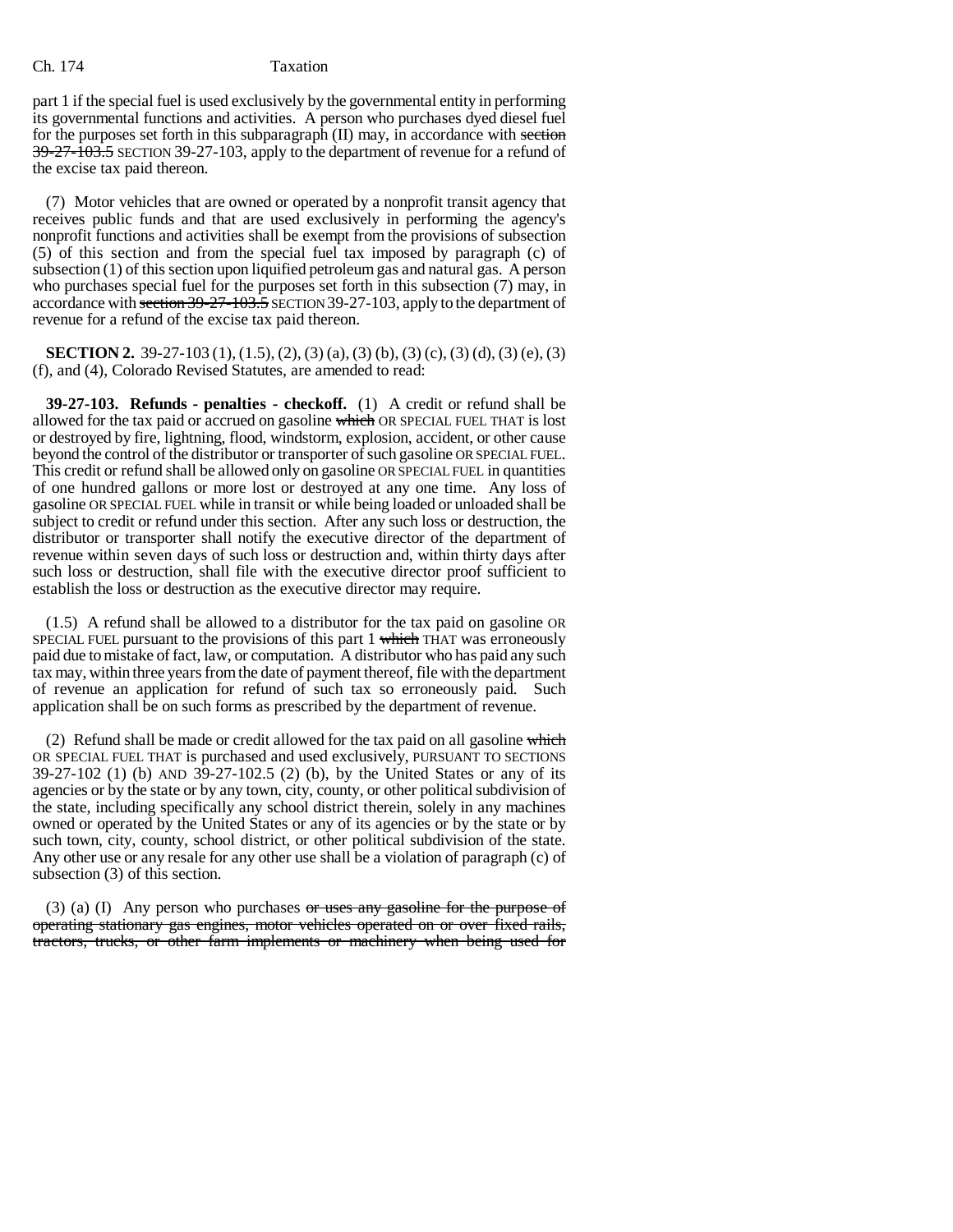agricultural purposes on farms or ranches, state-licensed agricultural applicator aircraft used solely and exclusively for agricultural applications using only private landing facilities to the extent of fifty percent of taxes payable pursuant to section  $39-27-102$  (1) (a) (IV), motor boats, or aircraft operated by scheduled air carriers or commuter airline operators or who purchases or uses any gasoline for cleaning or dyeing or for any other commercial use, except highway use, GASOLINE OR SPECIAL FUEL AND PAYS THE TAX THEREON AT THE TIME OF SUCH PURCHASE shall be entitled to a refund by the controller, upon voucher certified by the department of revenue of the amount of such tax paid by him OR HER upon complying with the applicable conditions and provisions of this section, except that such person shall not be entitled to a refund on purchases of gasoline in quantities less than twenty gallons IF THE GASOLINE OR SPECIAL FUEL IS USED FOR THE PURPOSE OF:

(A) OPERATING A STATIONARY GAS ENGINE;

(B) OPERATING A MOTOR VEHICLE ON OR OVER FIXED RAILS;

(C) OPERATING A TRACTOR, TRUCK, OR OTHER FARM IMPLEMENT OR MACHINE FOR AGRICULTURAL PURPOSES ON A FARM OR RANCH;

(D) OPERATING A STATE-LICENSED AGRICULTURAL APPLICATOR AIRCRAFT FROM A PRIVATE LANDING FACILITY USED SOLELY AND EXCLUSIVELY FOR AGRICULTURAL APPLICATIONS, TO THE EXTENT OF FIFTY PERCENT OF TAXES PAYABLE PURSUANT TO SECTION 39-27-102 (1) (a) (IV);

(E) OPERATING A MOTOR BOAT;

(F) OPERATING AN AIRCRAFT BY A SCHEDULED AIR CARRIER OR COMMUTER AIRLINE OPERATOR;

(G) CLEANING OR DYEING;

(H) ANY COMMERCIAL USE OTHER THAN THE OPERATION OF A MOTOR VEHICLE UPON THE HIGHWAYS OF THIS STATE; OR

(I) ANY OTHER USE THAT ENTITLES A PERSON TO A REFUND UNDER THE PROVISIONS OF THIS PART 1 OR FEDERAL LAW.

(II) NOTWITHSTANDING ANY OTHER PROVISION OF THIS SECTION, NO PERSON SHALL BE ENTITLED TO A REFUND ON PURCHASES OF GASOLINE OR SPECIAL FUEL IN QUANTITIES OF LESS THAN TWENTY GALLONS.

(III) THE EXECUTIVE DIRECTOR OF THE DEPARTMENT OF REVENUE SHALL CALCULATE THE AMOUNT OF THE REFUND ALLOWED BY SUBPARAGRAPH (I) OF THIS PARAGRAPH (a) FOR GASOLINE OR SPECIAL FUEL USE IN ACCORDANCE WITH THE INDUSTRY-SPECIFIC PERCENTAGES OF SUCH FUEL USE EXEMPTED BY SAID SUBPARAGRAPH (I) THAT CAN BE JUSTIFIED BY STUDIES DONE BY INDUSTRIES THAT USE THE FUEL FOR SUCH EXEMPT PURPOSES, STUDIES DONE BY OTHER STATES FOR REFUNDS OF TAX IMPOSED ON THE FUEL USED FOR SUCH EXEMPT PURPOSES, OR STUDIES DONE BY THE DEPARTMENT ABOUT THE HISTORICAL FUEL USAGE FOR SUCH EXEMPT PURPOSES. THE EXECUTIVE DIRECTOR SHALL SET SUCH PERCENTAGES BY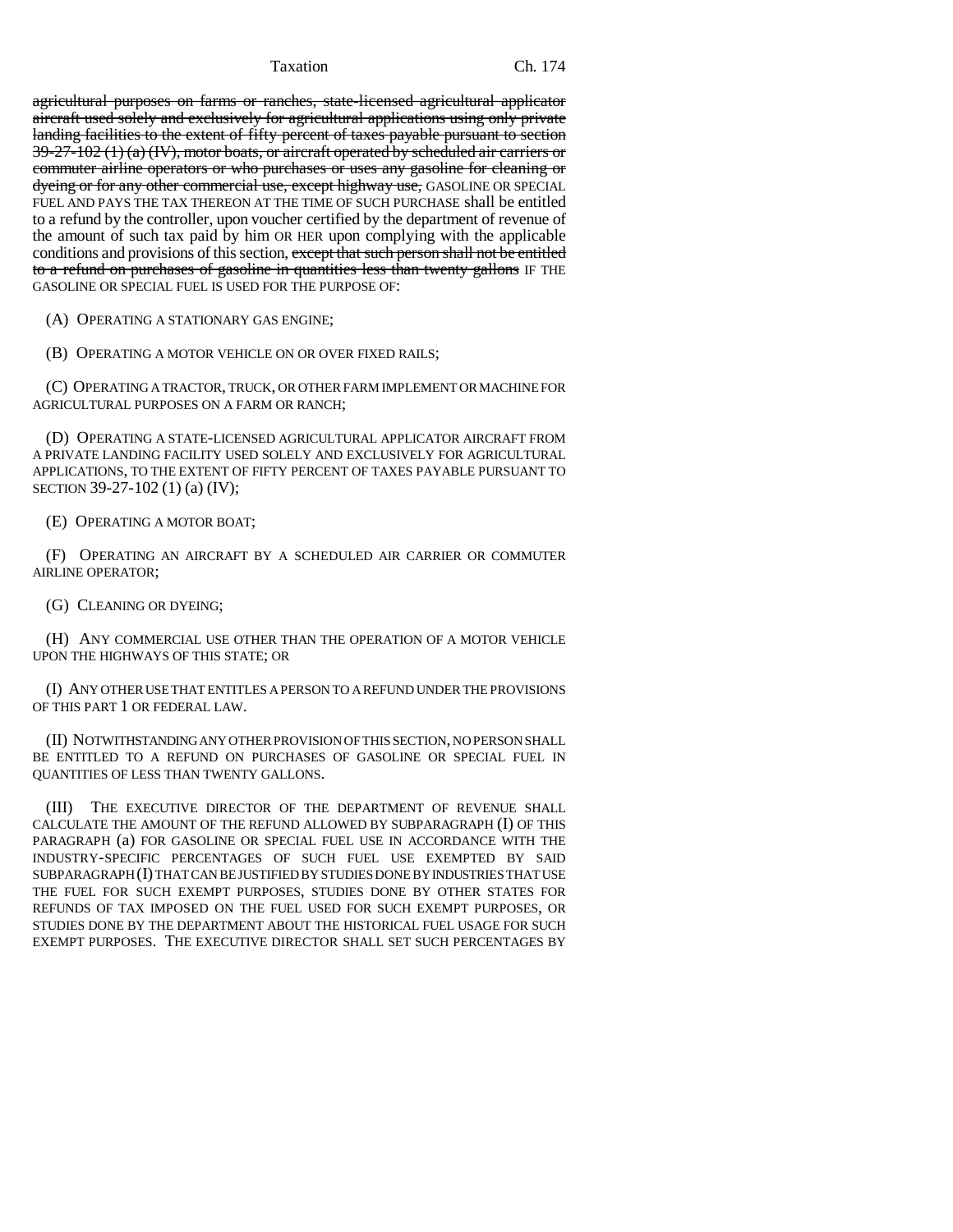## Ch. 174 Taxation

## RULE PROMULGATED IN ACCORDANCE WITH ARTICLE 4 OF TITLE 24, C.R.S.

(b) All applicants claiming a refund under the provisions of this section shall obtain a refund permit from the department of revenue by application therefor on such forms as it prescribes. Such permits shall be obtained before or at the time the first application for refund is made. The application shall be made under oath and shall contain, among other things, the name, address, and occupation of the applicant, and the nature of the business, and a sufficient description of the machines and equipment in which the gasoline OR SPECIAL FUEL is to be used for which A refund may be claimed. but it will only be necessary to list additions or subtractions of any machines or equipment used by the applicant after the initial list has been filed with the department. Upon approval of the application, the department of revenue shall issue to the applicant a refund permit number, and all applications for refund shall bear the number of the permit under which it is claimed REFUND CLAIM FORMS WITH THE APPROVED EXEMPTION PERCENTAGE TO CALCULATE THE AMOUNT OF THE REFUND ALLOWED. The department shall make additional copies of the application for refund forms available to dealers. It is the duty of the department of revenue to keep a record for twenty-four months of all permits issued and cumulative records of the amount of refund claimed and paid thereon.

(c) Refund permits shall be cancelled by the department of revenue if no claim is filed by the permit holder for a period of twenty-four months. If any person makes any false statement in an application for a permit or upon any claim for refund or submits with any claim for refund an invoice which THAT does not represent a bona fide purchase of gasoline OR SPECIAL FUEL at the time and place and in the quantity indicated on the invoice, or if any dealer or other person prepares an invoice which THAT does not represent a bona fide sale of gasoline OR SPECIAL FUEL at the time and place and in the quantity indicated in the invoice, or if any person uses gasoline OR SPECIAL FUEL on which refunds are claimed in any motor vehicle on the public highways of this state, except as provided in subsection (2) of this section, said person or dealer is guilty of a misdemeanor and, upon conviction thereof, shall be punished by a fine of not more than one thousand dollars, or by imprisonment in the county jail for not more than one year, or by both such fine and imprisonment. In addition, the executive director shall forthwith cancel the permit of such person, and such person shall not be issued a new permit within one year after such cancellation.

(d) Application for a refund under this section shall be made within twelve months after the date of purchase of the gasoline OR SPECIAL FUEL but not more than once each calendar quarter. Such application shall be made on forms prescribed and furnished by the executive director, which shall contain such information as the executive director may deem necessary. and which refund forms shall be available at gasoline dealers, and shall be accompanied by the affidavit of the purchaser. At the time of making each sale and delivery of gasoline OR SPECIAL FUEL upon which a refund of tax may be claimed, the dealer shall prepare an invoice, in duplicate, in a form approved by the executive director and containing such information as the executive director may deem necessary and carrying a serial number that shall not be repeated through any one calendar year. No additional invoices covering the same sale and delivery of gasoline OR SPECIAL FUEL shall be issued by the dealer. The original copy of such invoice shall be delivered to the purchaser of the gasoline OR SPECIAL FUEL, and, upon payment in full of such invoice, the dealer shall enter thereon the dealer's full name and a notation showing payment thereof. With respect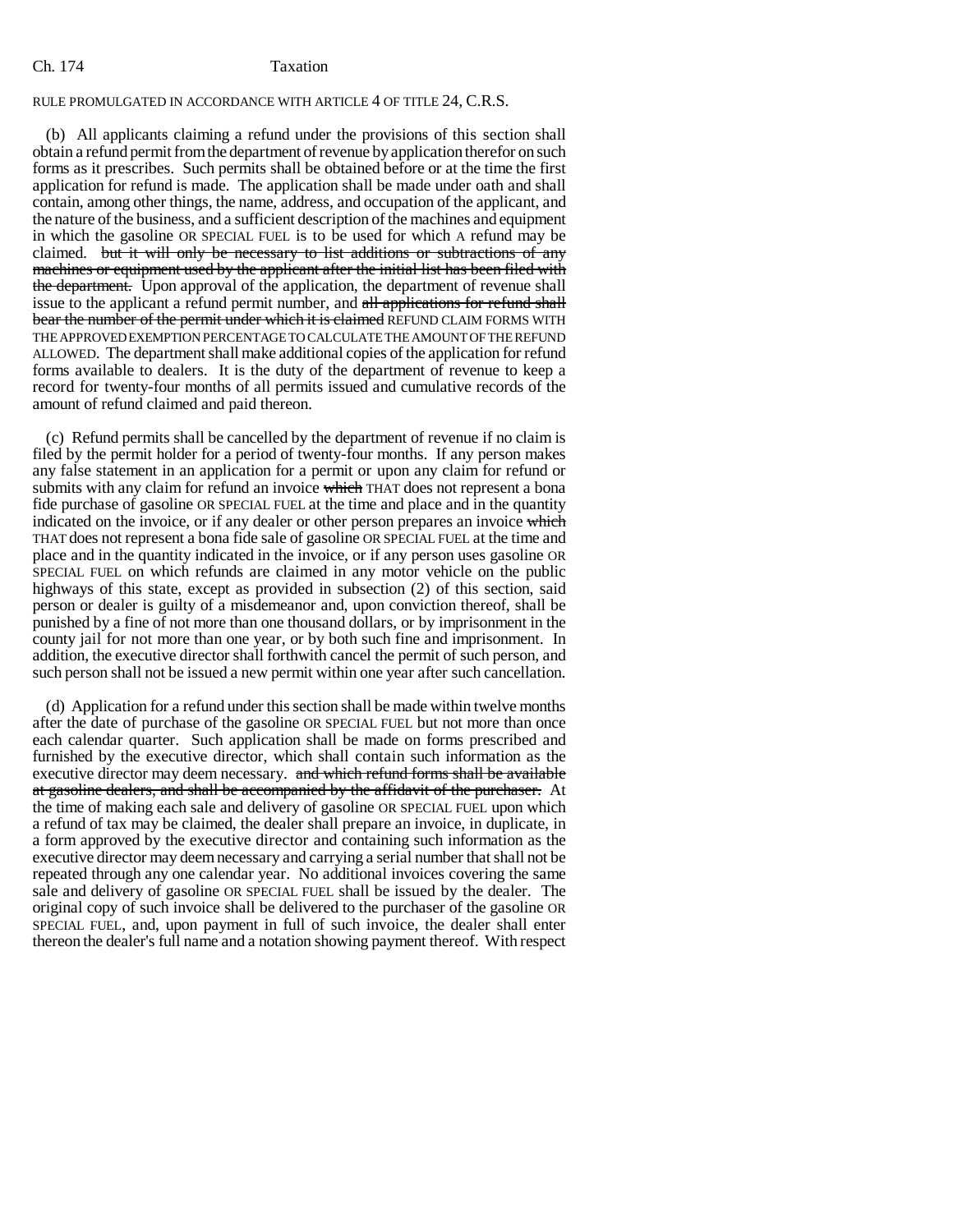to invoices covering the sale and delivery of gasoline OR SPECIAL FUEL to the state or those political subdivisions of the state specified in subsection (2) of this section, it shall not be necessary for the dealer to enter the dealer's name and the notation showing payment thereof. Upon proper application, refund shall be made directly to such political subdivisions upon presentation of the COMPLETED REFUND CLAIM FORM. Original invoices together with a certification of the date and number of the warrant by which such invoices were paid SHALL BE RETAINED BY SUCH POLITICAL SUBDIVISIONS FOR A PERIOD OF TWENTY-FOUR MONTHS. The duplicate copy of the invoice shall be retained by the dealer for a period of twenty-four months at the place of business where issued, and such duplicate invoices and other records of the dealer shall be available for examination by the executive director or the executive director's representatives. The executive director shall make demand for repayment of any refund of tax that has been illegally or erroneously made to any person, and the executive director is authorized to request the attorney general or any district attorney of the state to institute a suit for collection of any money illegally or erroneously refunded to any person.

(e) No refund shall be claimed by or allowed to any person on account of any gasoline OR SPECIAL FUEL carried from this state in the ordinary fuel tank of a motor vehicle or aircraft. The application for a refund shall be made by the same person who purchased the gasoline OR SPECIAL FUEL and paid the tax thereon as shown in the invoice of the seller thereof. The right of any person to a refund under this part 1 shall not be assignable. No refund of the gasoline OR SPECIAL FUEL tax shall be claimed by or allowed to any person on any gasoline OR SPECIAL FUEL used for propelling motor vehicles operated in whole or in part during the calendar year upon public highways of the state or upon the streets of any city or town in the state, except as otherwise provided in this subsection (3) or subsection (2) of this section.

(f) When a person purchases and uses gasoline in a vehicle equipped with a power take-off unit, a refund may be claimed for all tax paid on gasoline used to operate said power take-off unit provided the vehicle is equipped with a metering device approved by the department of revenue and designed to operate only while the vehicle is stationary and the parking brake is engaged; the quantity of gasoline measured by the metering device shall be presumed to be the quantity of gasoline consumed by the operation of the power take-off unit.

(4) Any applicant for refund under the provisions of this section who willfully makes any false statement in connection with an application for a permit or an application for a refund of any taxes, or who uses the gasoline OR SPECIAL FUEL other than as stated in the permit and application, shall be punished as provided by section 39-21-118, and by suspension or revocation of his OR HER permit or license. These penalties shall be in addition to any other penalty imposed by this part 1. If any applicant for refund under the provisions of this section makes any false statement on any application for permit or credit for refund, or submits any invoices on which erasures, changes, alterations, or additions have been made, or which THAT are otherwise incorrect, the executive director shall cancel all or part of any pending claim for refund of such applicant and shall also deduct from any subsequent claims an amount equal to one hundred percent of the amount claimed on any altered or incorrect invoice.

**SECTION 3. Repeal.** 39-27-103.5, Colorado Revised Statutes, is repealed as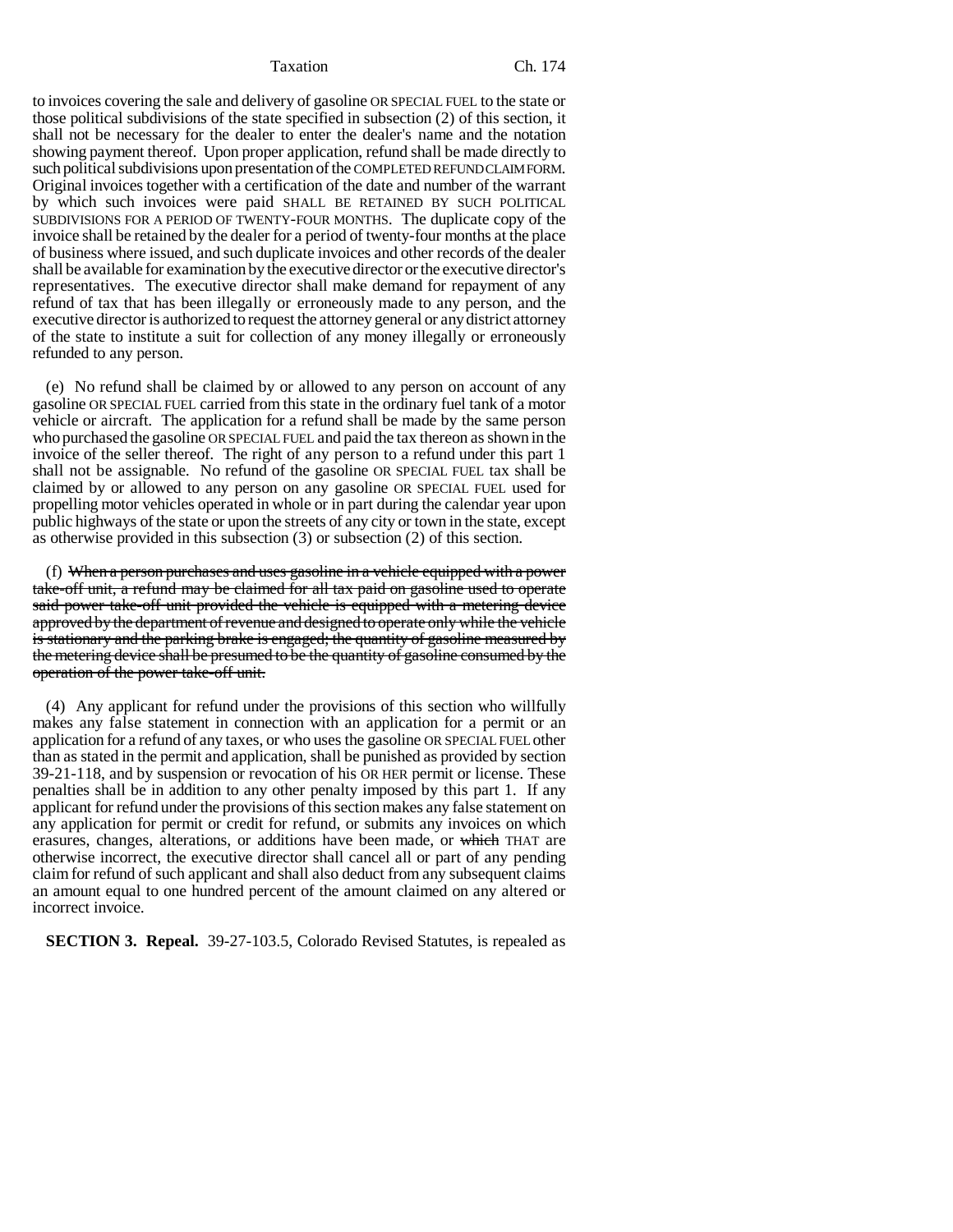### follows:

**39-27-103.5. Refunds of the tax paid on special fuel.**  $(\pm)$  (a) Any person who purchased special fuel and paid the tax thereon to the vendor at the time of such purchase, who used the diesel engine fuel, kerosene, liquefied petroleum gases, and natural gas for purposes other than the operation of a motor vehicle upon the highways of this state, or who is otherwise entitled to a refund under the provisions of this part 1 or of federal law shall be entitled to a refund by the controller upon vouchers certified by the department of revenue for the amount of tax paid on such fuel; except that such person shall not be entitled to a refund on purchases of special fuel in quantities of less than twenty gallons. When a person purchases and uses special fuel, a refund may be claimed for all tax paid on special fuel used for purposes other than the operation of a motor vehicle upon the highways of this state. The executive director of the department of revenue shall calculate the amount of the refund allowed by this paragraph  $(a)$  for such special fuel use in accordance with industry-specific percentages of off road special fuel use that can be justified by studies done by industries that use special fuel off roads and studies done by other states for refunds of tax imposed on special fuel used off roads. The executive director shall set such percentages by rule promulgated in accordance with article 4 of title 24, C.R.S.

(b) All applicants claiming a refund under the provisions of paragraph (a) of this subsection  $(1)$  shall be subject to the applicable provisions of section  $39-27-103$   $(3)$ to  $(5)$ , and, for purposes of such subsections  $(3)$  to  $(5)$ , special fuel shall be treated as if it were gasoline.

(2) A refund shall be allowed to a distributor for the tax paid on special fuel pursuant to the provisions of this part 1 that was erroneously paid due to mistake of fact, law, or computation. A special fuel distributor who has paid any such tax may, within three years from the date of payment thereof, file with the department of revenue an application for refund of such tax so erroneously paid. Said application shall be on such forms as prescribed by the department of revenue.

**SECTION 4.** 39-27-105 (4) (b) and (5) (b) (II), Colorado Revised Statutes, are amended to read:

**39-27-105. Collection of tax on gasoline and special fuel.** (4) (b) From the tax due, an authorized user may claim credit for tax paid on purchases of special fuel from vendors within this state. Any credit in excess of the tax due from a user under this part 1 may be claimed on a consolidated report authorized under paragraph (c) of this subsection (4) as a credit against the taxes imposed under section 42-3-134, C.R.S. Otherwise, such credit is refundable under the provisions of section 39-27-103.5 SECTION 39-27-103 and such rules and procedures as the executive director of the department of revenue may adopt.

(5) (b) (II) The refund allowed by this paragraph (b) shall be issued under the provisions of section 39-27-103.5 SECTION 39-27-103 and such rules and procedures as the executive director of the department of revenue may adopt.